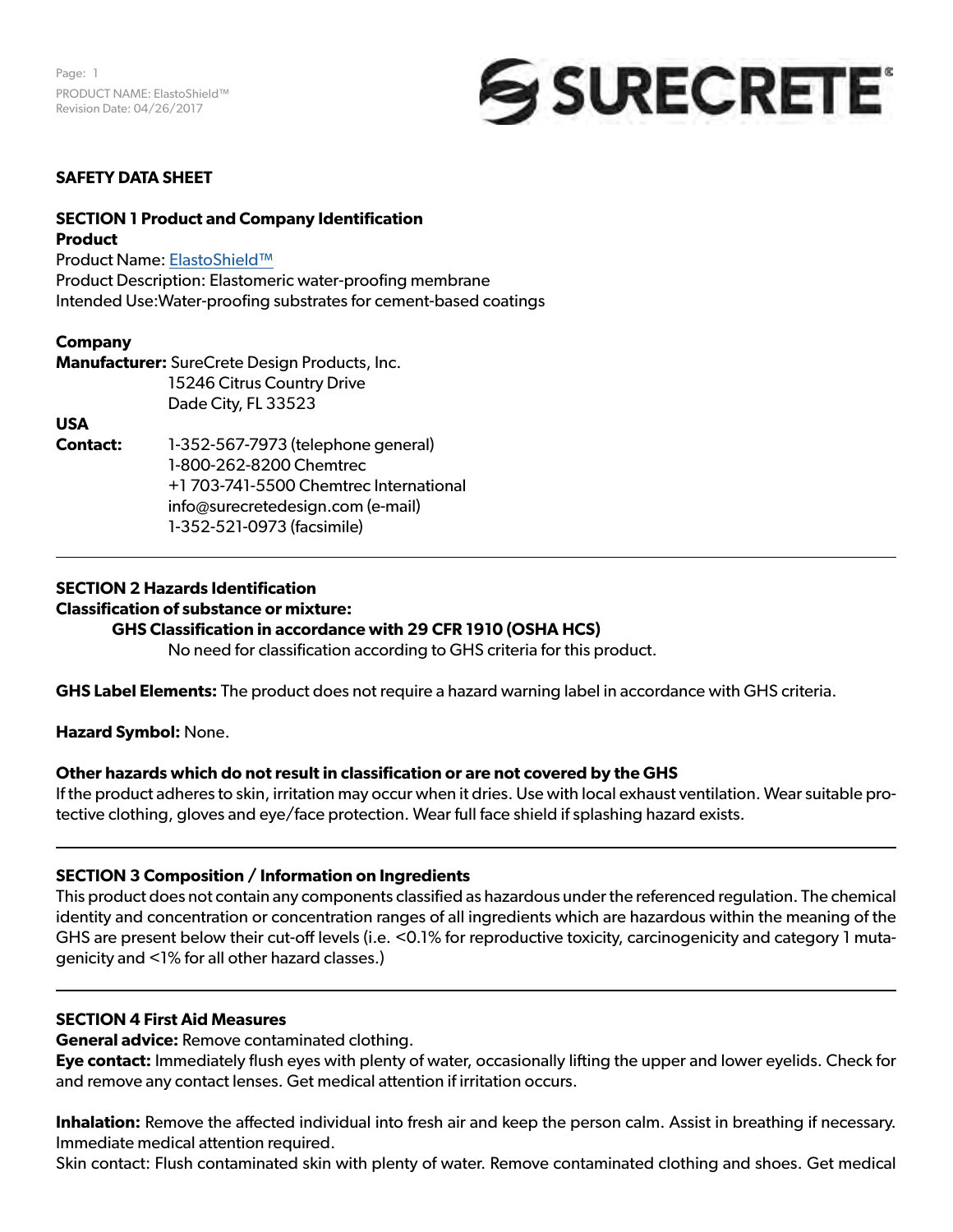

**Skin contact:** Flush contaminated skin with plenty of water. Remove contaminated clothing and shoes. Get medical attention if symptoms occur.

**Ingestion:** Immediately rinse mouth and then drink plenty of water, do not induce vomiting, seek medical attention. Never induce vomiting or give anything by mouth if the victim is unconscious or having convulsions.

**Notes to physician:** Treat symptomatically. No specific treatment.

# **SECTION 5 Fire Fighting Measures**

**Extinguishing Media:** water spray, foam, dry powder.

**Special Hazards:** None known.

**Unusual Fire and Explosion Hazard:** None.

**Advice for firefighters:** Firefighters should be equipped with self-contained breathing apparatus and turn-out gear.

Further information: Dispose of fire debris and contaminated extinguishing water in accordance with official regulations. Product itself is non-combustible; fire extinguishing method of surrounding areas must be considered.

# **SECTION 6 Accidental Release Measures**

**Personal precautions:** Use personal protective clothing. Avoid contact with skin and eyes. High risk of slipping due to leakage/spillage of product.

Environmental precautions: Do not release untreated into natural waters.

**Methods for clean-up:** For small amounts: Pick up with suitable absorbent material (e.g. sand, sawdust, generalpurpose binder). Dispose of absorbed material in accordance with regulations. For large amounts: Pump off product.

Spills should be contained, solidified, and placed in suitable containers for disposal.

# **SECTION 7 Handling and Storage**

**Handling:** Handle in accordance with good industrial hygiene and safety practice. No special measures necessary pro-vided product is used correctly. Ensure adequate ventilation.

**Conditions of safe storage:** Store protected against freezing.

# **SECTION 8 Exposure Control / Personal Protection**

**Advice on system design:** Ensure adequate ventilation.

### **Personal Protective Equipment**

Eye/face protection: Tightly fitting safety goggles (chemical goggles). Wear face shield if splashing hazard exists.

Skin protection: Chemical resistant protective gloves.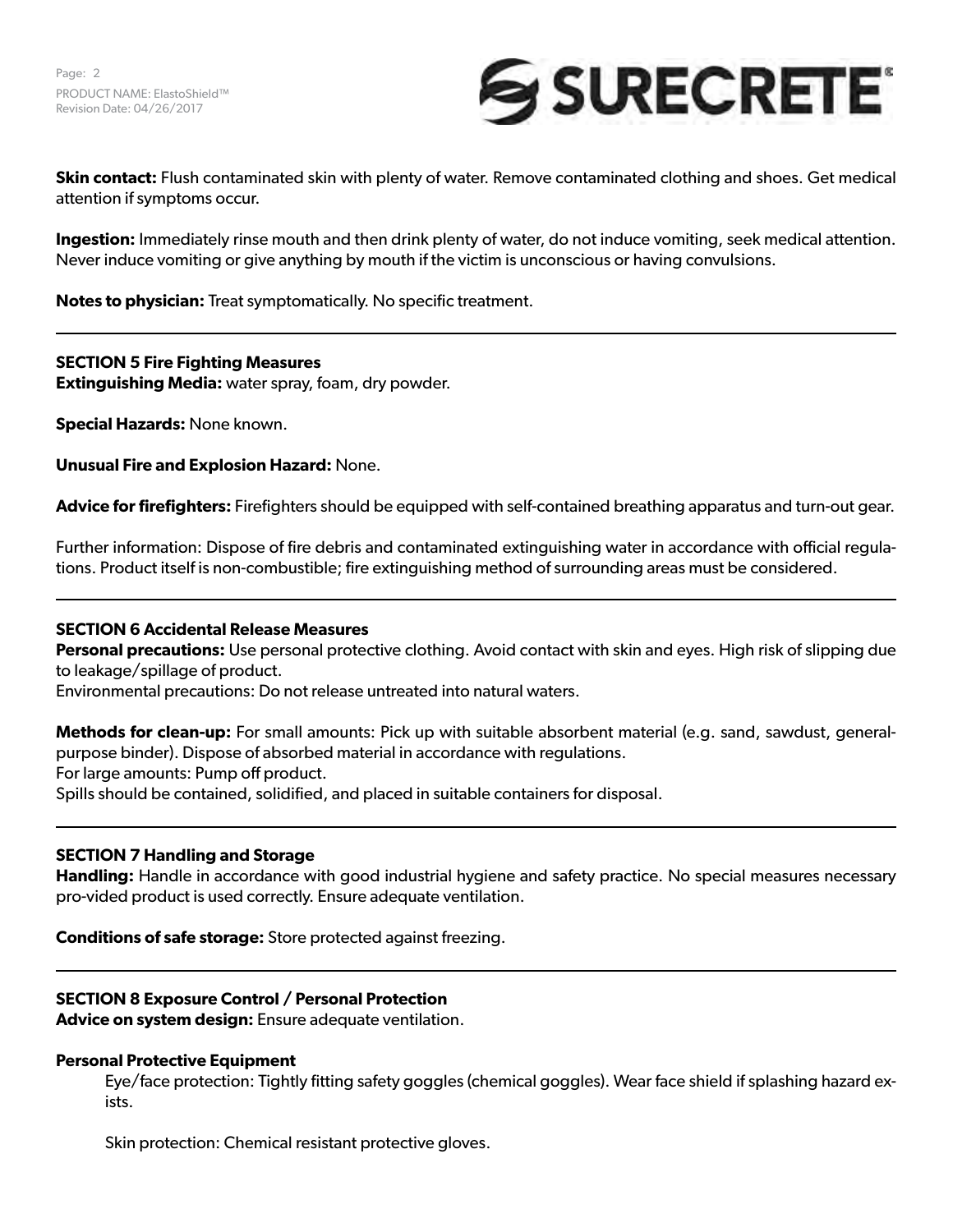

**Respiratory protection:** Wear respiratory protection if ventilation is inadequate.

**Hygiene Measures:** Hands and/or face should be washed before breaks and at the end of the shift. Avoid con-tact with skin and eyes.

# **SECTION 9 Physical and Chemical Properties**

### **General**

Physical state: Thick thixotropic liquid Color: Reddish Odor: Faint ammonia Odor Threshold: Not available

# **Safety Data**

pH in water: 8 – 9 Melting point: Not available Boiling point: 100°C (212°F) Flash point: >149°C (>300°F) Flammability: Not flammable Lower explosion limits: Not applicable Upper explosion limits: Not applicable Self-ignition: Not self-igniting Freeze Point: Not available Evaporation rate: Not applicable Vapor pressure (mm Hg.): 23.4 hPa @ 20⁰C (68⁰F) Water solubility: Partly soluble Miscibility: miscible Vapor density (air = 1): Not determined Relative density: 1.01

# **SECTION 10 Stability and Reactivity**

**Chemical stability:** Stable under normal storage conditions.

**Possibility of Hazardous reactions:** None under normal conditions of storage and use. After long storage, slight quanti-ties of carbon monoxide may be formed.

**Conditions to avoid:** No specific data.

**Incompatible materials:** Metal salts.

**Hazardous decomposition products:** Carbon dioxide, carbon monoxide, hydrocarbons.

### **SECTION 11 Toxicological Information Component Information**

| <b>Chemical Name</b> | Oral LD50 | <b>Inhalation LC50</b>                                             | <b>Dermal</b> |
|----------------------|-----------|--------------------------------------------------------------------|---------------|
| Elasto-Shield        | (Rat)     | $\sim$ 2000 - 10000 mg/kg $\mid$ >5 mg/L 4 hr. determined for mist | >5000 mg/kg   |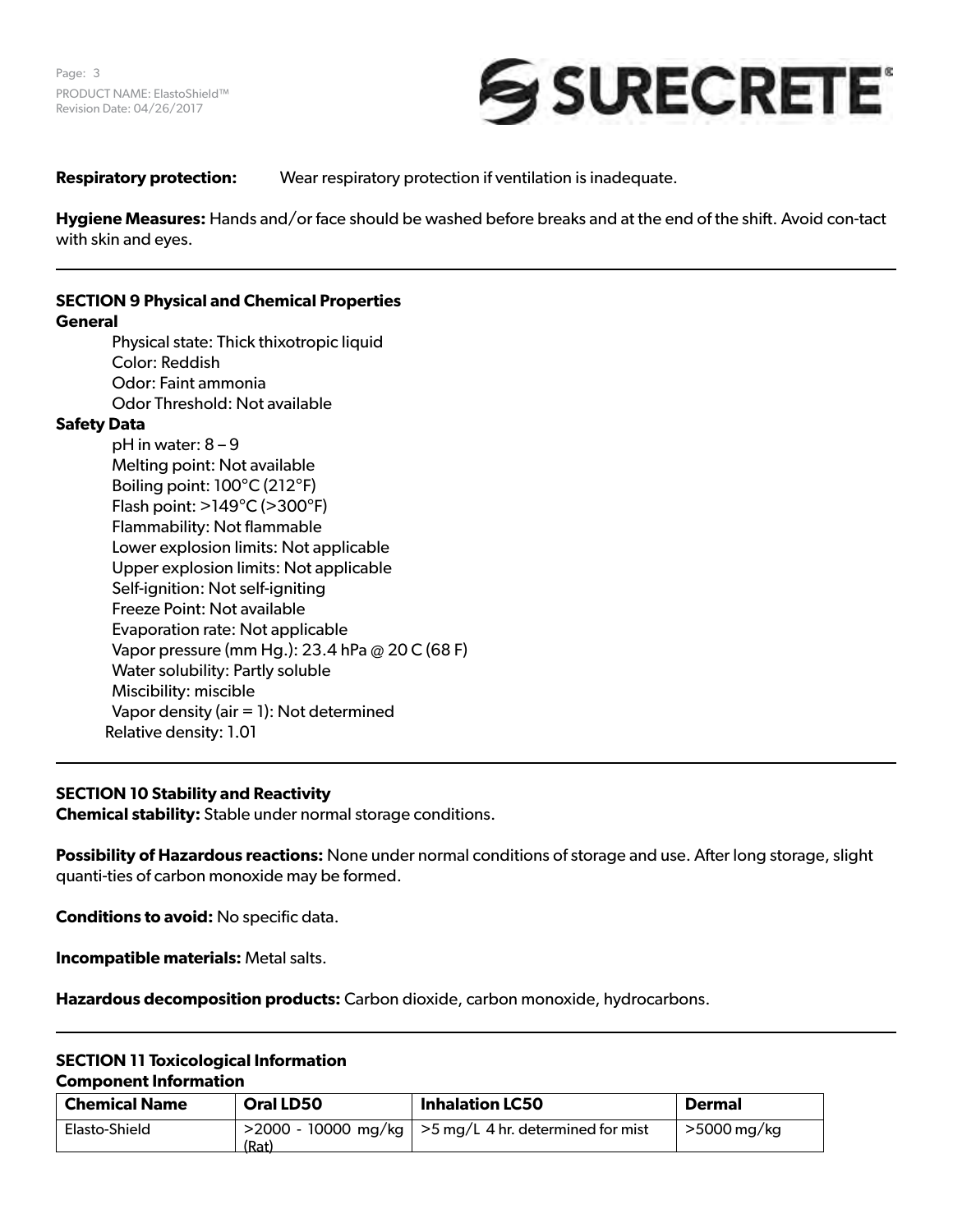Page: 4 PRODUCT NAME: ElastoShield™ Revision Date: 04/26/2017



**Acute Toxicity:** Virtually nontoxic after a single ingestion. Virtually nontoxic after a single skin contact. Virtually nontox-ic by inhalation. Ingestion may cause gastrointestinal disturbances. The product has not been tested. The statement has been derived from substances/products of a similar structure or composition.

**Primary routes of exposure:** Routes of entry for solids and liquids are ingestion and inhalation, but may include eye or skin contact. Routes of entry for gases include inhalation and eye contact. Skin contact may be a route of entry for liquefied gases.

**Assessment other acute effects:** Based on the available information there is no specific target organ toxicity to be expected after a single exposure.

**Irritation / corrosion:** Not irritating to eyes and skin. May cause mechanical irritation. If the product adheres to skin, irritation may occur when it dries. The product has not been tested. The statement has been derived from substances/products of a similar structure or composition.

**Aspiration Hazard:** No data available.

**Sensitization:** Assessment of sensitization: The product contains a mixture of: 5-chloro-2-methyl-4-isothiazolin-3- one and 2-methyl-4-isothiazolin-3-one (3:1) (CAS 55965-84-9). May produce an allergic reaction. Due to the low concentrations in this product, sensitization is not expected to occur.

### **Chronic Toxicity/Effects:**

**Specific target organ toxicity- repeated exposure:** No adverse effects were observed after repeated expo-sure in animal studies. The product has not been tested. The statement has been derived from substanc-es/products of a similar structure or composition.

**Genetic toxicity:** The substance was not mutagenic in bacteria. The product has not been tested. The statement has been derived from substances/products of a similar structure or composition

**Carcinogenicity:** The whole of the information assessable provides no indication of a carcinogenic effect.

**Reproductive toxicity:** Not expected to cause reproductive toxicity (based on composition).

**Teratogenicity:** The data available for an assessment of the effect of the substance on developmental toxici-ty are not sufficient for a proper evaluation.

**Experiences in humans:** The product is considered to be harmless to health if used in the correct manner.

**Other Information:** Based on our experience and the information available, no adverse health effects are expected if handled as recommended with suitable precautions for designated uses. The statement was derived from products of similar composition.

**Symptoms of Exposure:** No significant symptoms are expected due to the non-classification of the product.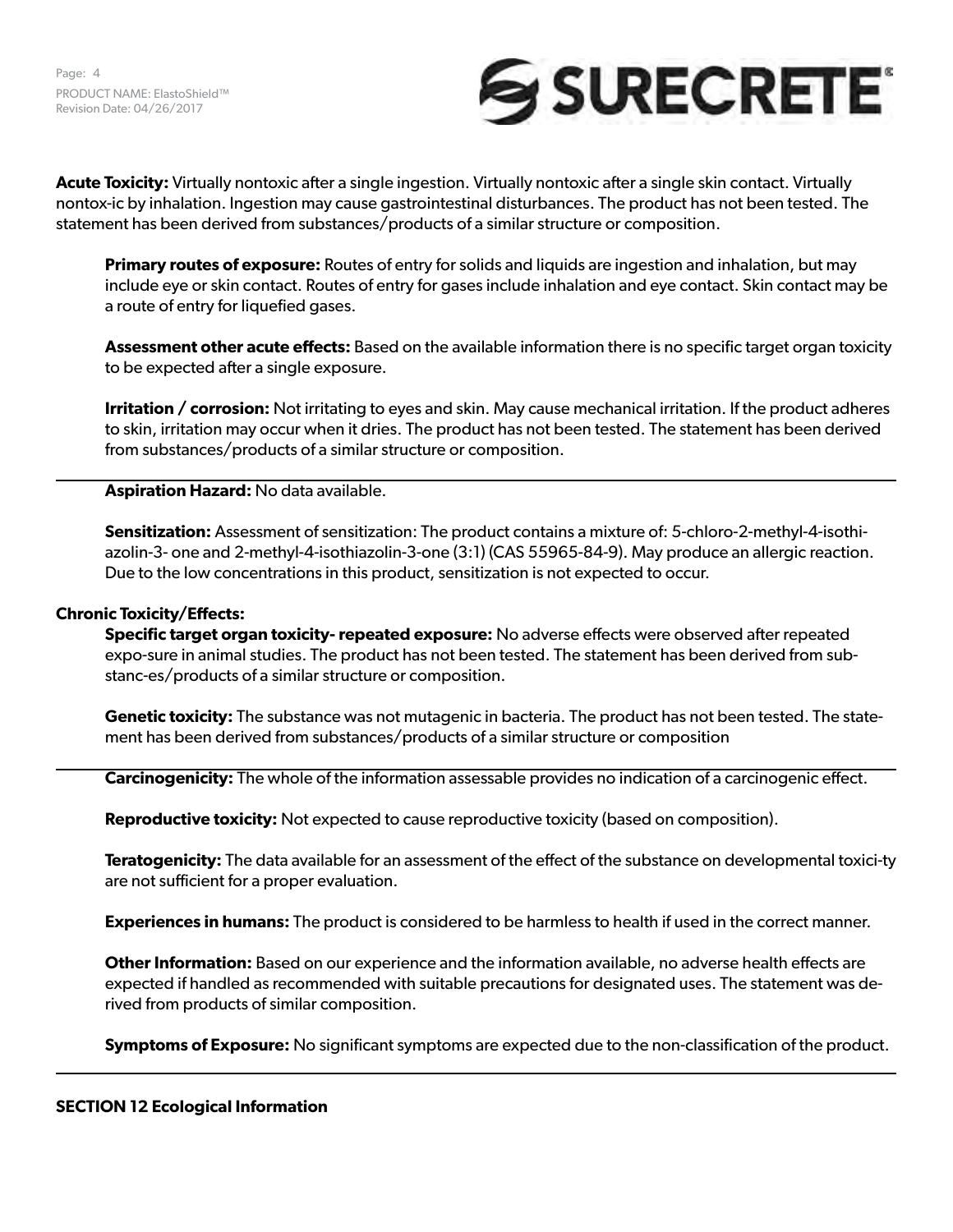

| <b>Chemical Name</b> | Fish<br><b>LC50</b>                      | Algae/aquatic plants EC50                         | Crustacea EC50                         |  |
|----------------------|------------------------------------------|---------------------------------------------------|----------------------------------------|--|
| Elasto-Shield        | Brachydanio rerio<br>$>100$ mg/L<br>96 h | subspicatus<br>Scenedesmus<br>$>100$ mg/L<br>72 h | . Daphnia magna<br>$>100$ mg/L<br>48 h |  |

**Persistence and degradability:** The product can be virtually eliminated from water by abiotic processes e.g. adsorption onto activated sludge. > 70 % DOC reduction (OECD 302B; ISO 9888; 88/302/EEC,part C) Easily eliminated from water.

**Bio accumulative potential:** Based on its structural properties, the polymer is not biologically available. Accumulation in organisms is not to be expected.

**Mobility in soil:** No data available.

**Additional information:** Do not release untreated into natural waters. At the present state of knowledge, no negative ecological effects are expected. Ecological data are determined by analogy.

# **SECTION 13 Disposal Considerations**

**Methods of disposal:** Incinerate or dispose of in a licensed facility. Do not discharge into drains/surface wa-ters/groundwater.

**Container disposal:** Dispose of in a licensed facility. Recommend crushing, puncturing or other means to prevent un-authorized use of used containers.

# **Section 14 Transport Information International transport regulations**

This product is not regulated for transport.

| $\mathsf{Regulatory} \mid \mathsf{UN number}$ | Proper shipping name |       |             |                                       |
|-----------------------------------------------|----------------------|-------|-------------|---------------------------------------|
|                                               |                      | aroup | information | pollutant                             |
|                                               | Not regulated        |       | none        |                                       |
|                                               | Not regulated        |       | none        |                                       |
|                                               | Not regulated        |       | none        |                                       |
|                                               | Not regulated        |       | none        |                                       |
|                                               |                      |       |             | Class   Packing   Additional   Marine |

# **SECTION 15 Regulatory Information**

**US federal regulations:** This product is not hazardous according to OSHA 29 CFR 1910.1200. All components are on the U.S. EPA TSCA Inventory List.

**SARA 311/312 Hazardous chemical:** Not hazardous.

# **US state regulations:**

**US. California Proposition 65:** Warning: This product contains a chemical(s) known to the state of California to cause cancer and birth defects or other reproductive harm**.**